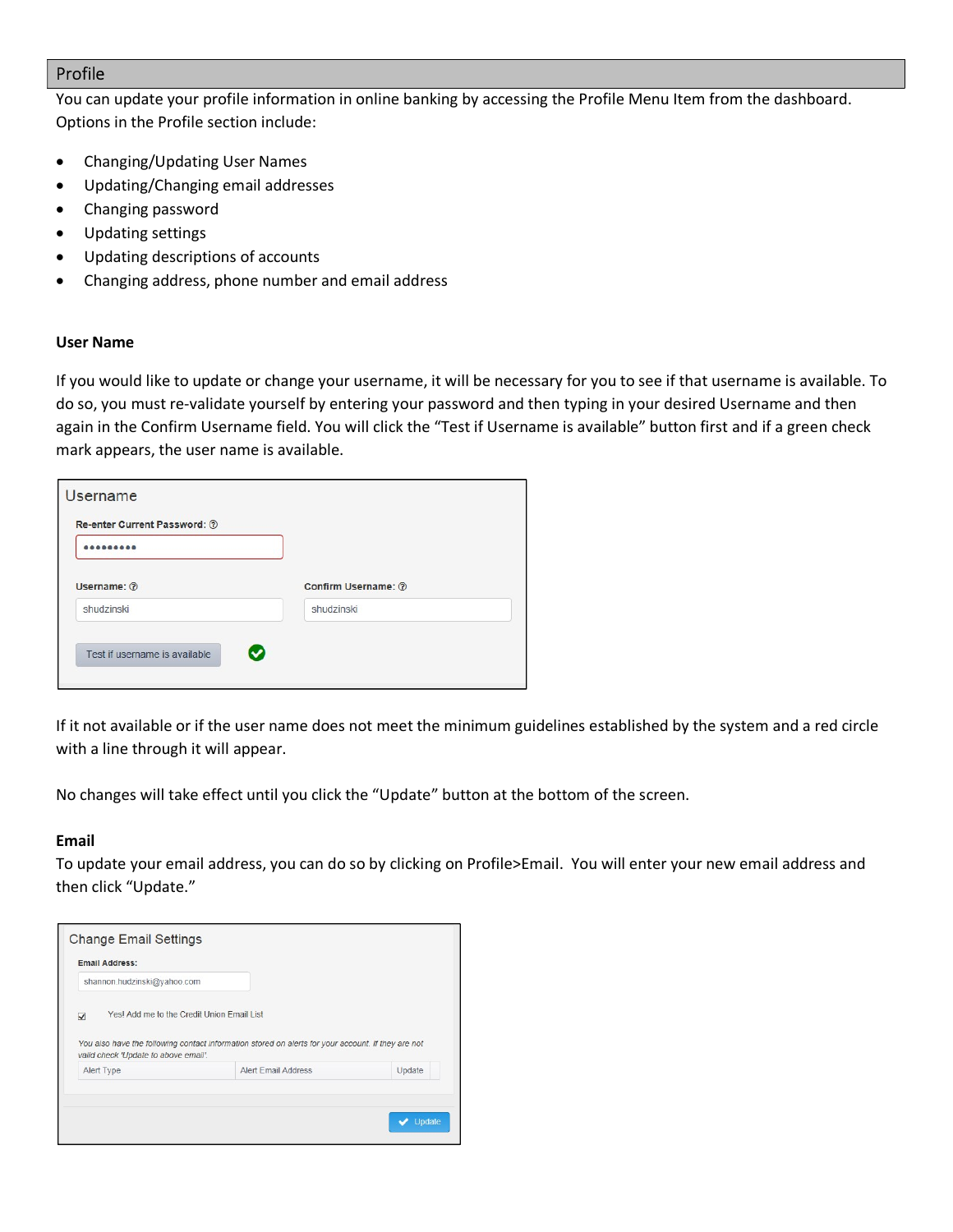### **Password**

If you would like to change your Password for online banking, choose Profile>Password. You will be required to re-enter your old password and then a new password that meets the minimum password requirements:

- � Is at least 8 Characters
- � Contains 1 UPPER case letter
- � Contains 1 lower case letter
- � Contains 1 Number

Passwords can include special characters.

As the password meets the minimum requirements the wording in red turns to green:

|                         | Show                                                                                          |
|-------------------------|-----------------------------------------------------------------------------------------------|
| Confirm New Password: 2 | <b>Minimum Password Requirements:</b>                                                         |
| Confirm New Password    | $\vee$ 8 Characters<br>✔ 1 UPPER case letter<br>$\vee$ 1 lower case letter<br>$\vee$ 1 Number |

You will need to enter the same password twice and then click update.

# **Settings**

To update online banking settings, you will choose Profile>Settings. You will need to enter your password and then click "Next."

| Security                                                                   |  |
|----------------------------------------------------------------------------|--|
| Re-enter Current Password: ® Please re-<br>enter your password to continue |  |
|                                                                            |  |

You can then update your confidence word as well as the phone number registered through online banking. You can also add an additional phone number for text message alerts.

|   | Set Confidence Word: 7        |  |
|---|-------------------------------|--|
|   | Ole Miss                      |  |
|   |                               |  |
|   | <b>TXT Enabled Phone: (?)</b> |  |
| ۰ | (252) 227-6183                |  |
| ◓ |                               |  |